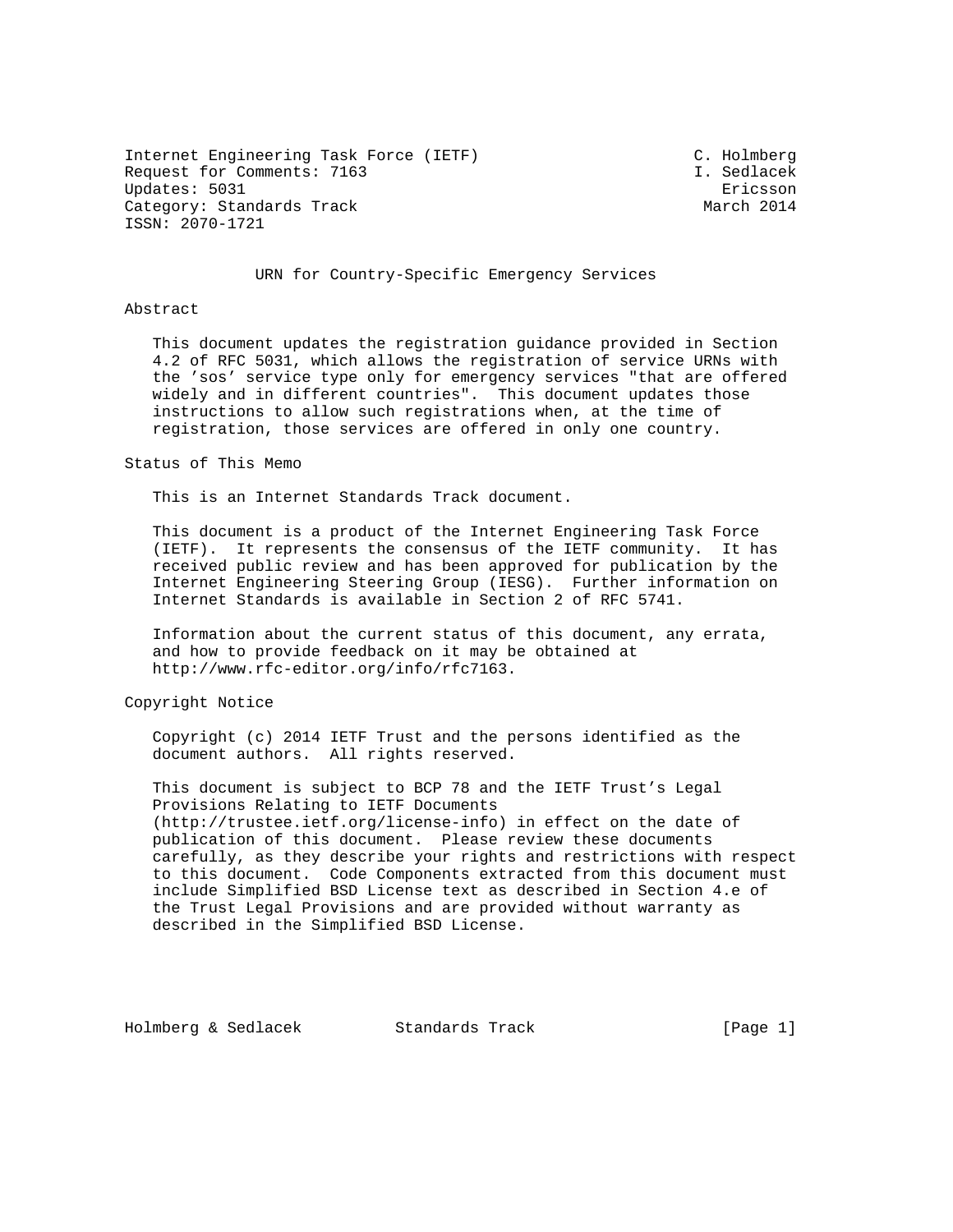Table of Contents

|                                                          |  |                       |  |  |  |  |  |  |  |  |  |   |  |  |  |  | $\mathcal{R}$  |
|----------------------------------------------------------|--|-----------------------|--|--|--|--|--|--|--|--|--|---|--|--|--|--|----------------|
|                                                          |  |                       |  |  |  |  |  |  |  |  |  |   |  |  |  |  | $\mathcal{R}$  |
|                                                          |  |                       |  |  |  |  |  |  |  |  |  |   |  |  |  |  |                |
| 3.2. New Text Replacing the Text of the 2nd Paragraph of |  |                       |  |  |  |  |  |  |  |  |  |   |  |  |  |  |                |
|                                                          |  |                       |  |  |  |  |  |  |  |  |  |   |  |  |  |  |                |
|                                                          |  |                       |  |  |  |  |  |  |  |  |  |   |  |  |  |  | $\mathcal{R}$  |
|                                                          |  |                       |  |  |  |  |  |  |  |  |  |   |  |  |  |  | $\mathcal{L}$  |
| 6                                                        |  |                       |  |  |  |  |  |  |  |  |  | 4 |  |  |  |  |                |
|                                                          |  |                       |  |  |  |  |  |  |  |  |  |   |  |  |  |  | 4              |
|                                                          |  | Informative Reference |  |  |  |  |  |  |  |  |  |   |  |  |  |  | $\overline{4}$ |
|                                                          |  |                       |  |  |  |  |  |  |  |  |  |   |  |  |  |  |                |

## 1. Introduction

 The advice to experts for registering sub-services of the service URN with the 'sos' service type is provided in Section 4.2 of RFC 5031 [RFC5031] as follows:

 The 'sos' service type describes emergency services requiring an immediate response, typically offered by various branches of the government or other public institutions. Additional sub-services can be added after expert review and must be of general public interest and have a similar emergency nature. The expert is designated by the ECRIT working group, its successor, or, in their absence, the IESG. The expert review should only approve emergency services that are offered widely and in different countries, with approximately the same caller expectation in terms of services rendered. The 'sos' service is not meant to invoke general government, public information, counseling, or social services.

 Some existing emergency services are, at least initially, offered in only one country. Examples are the "Reporting spies" emergency service offered in South Korea and the "GAULA (anti-kidnapping)" emergency service offered in Colombia according to [WIKIPEDIA]. Future emergency service might also initially be introduced in only one country.

 The advice to experts of sub-services of the service URN with the 'sos' service type provided in RFC 5031 [RFC5031] prevents the registration of a sub-service of the service URN with the 'sos' service type for a service that, at the time of registration, is offered in one country only.

Holmberg & Sedlacek Standards Track [Page 2]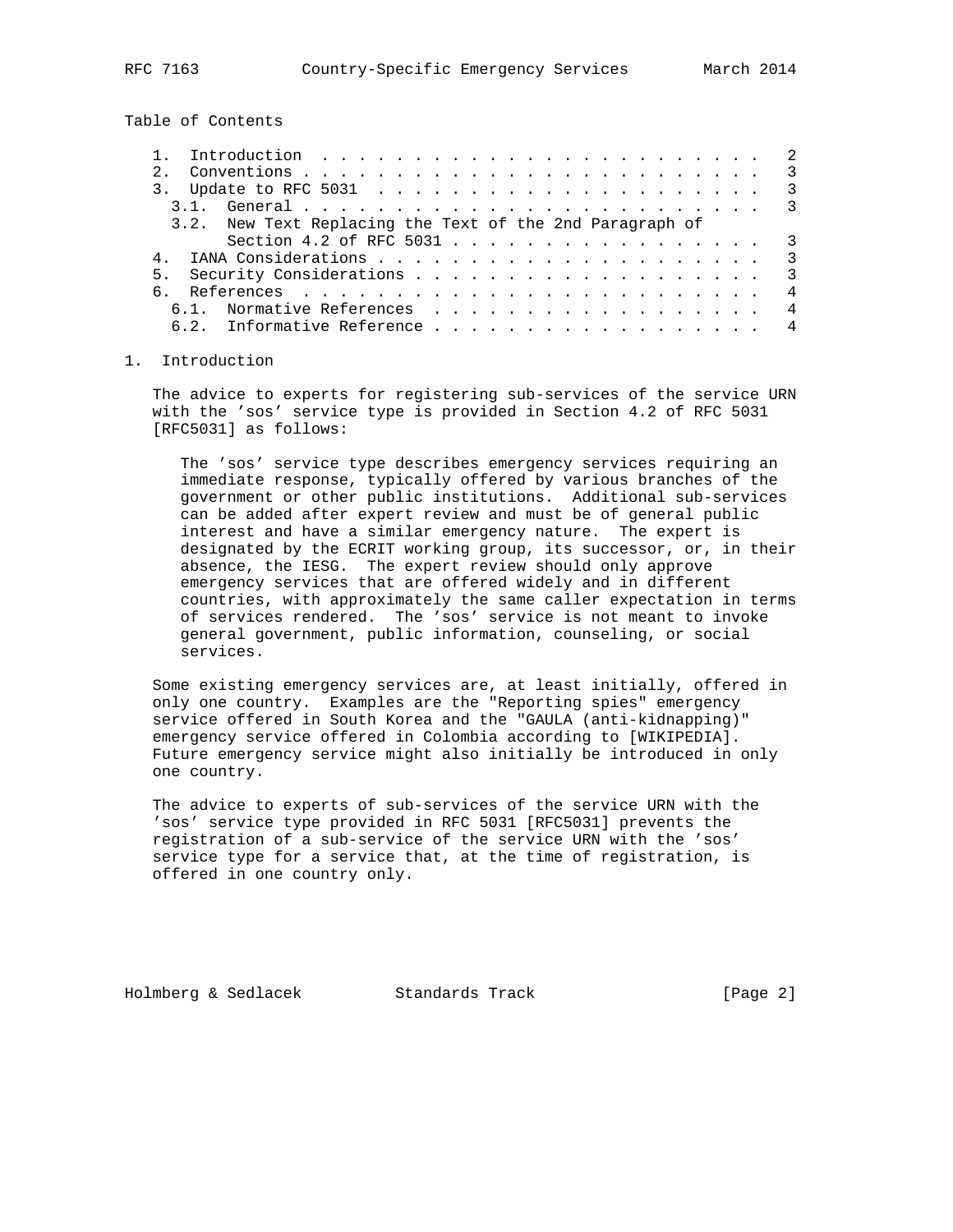This document updates the 2nd paragraph of Section 4.2 of RFC 5031 [RFC5031], in order to allow the registration of service URNs with the 'sos' service type for emergency services that, at the time of registration, are offered in one country only.

2. Conventions

 The key words "MUST", "MUST NOT", "REQUIRED", "SHALL", "SHALL NOT", "SHOULD", "SHOULD NOT", "RECOMMENDED", "MAY", and "OPTIONAL" in this document are to be interpreted as described in BCP 14, RFC 2119 [RFC2119].

- 3. Update to RFC 5031
- 3.1. General

 Section 3.2 of this document replaces the text of the 2nd paragraph of Section 4.2 (Sub-Services for the 'sos' Service) of RFC 5031 [RFC5031].

3.2. New Text Replacing the Text of the 2nd Paragraph of Section 4.2 of RFC 5031

 The 'sos' service type describes emergency services requiring an immediate response, typically offered by various branches of the government or other public institutions. Additional sub-services can be added after expert review. The expert is designated by the ECRIT working group, its successor, or, in their absence, the IESG. The designated expert should only approve services that are to be used for emergency purposes, that are offered in at least one country, that do not match the description of any existing service URN with the 'sos' service type, and where the service description and the URN are defined as broadly as possible to encourage reuse. The 'sos' service is not meant to invoke general government, public information, counseling, or social services.

4. IANA Considerations

 This document updates the advice to the expert of the "'sos' Sub- Services" registry. IANA has updated the reference for that registry <http://www.iana.org/assignments/urn-serviceid-labels> to point to this document (instead of RFC 5031 [RFC5031]).

5. Security Considerations

 This document does not update the Security Considerations of RFC 5031.

Holmberg & Sedlacek Standards Track [Page 3]